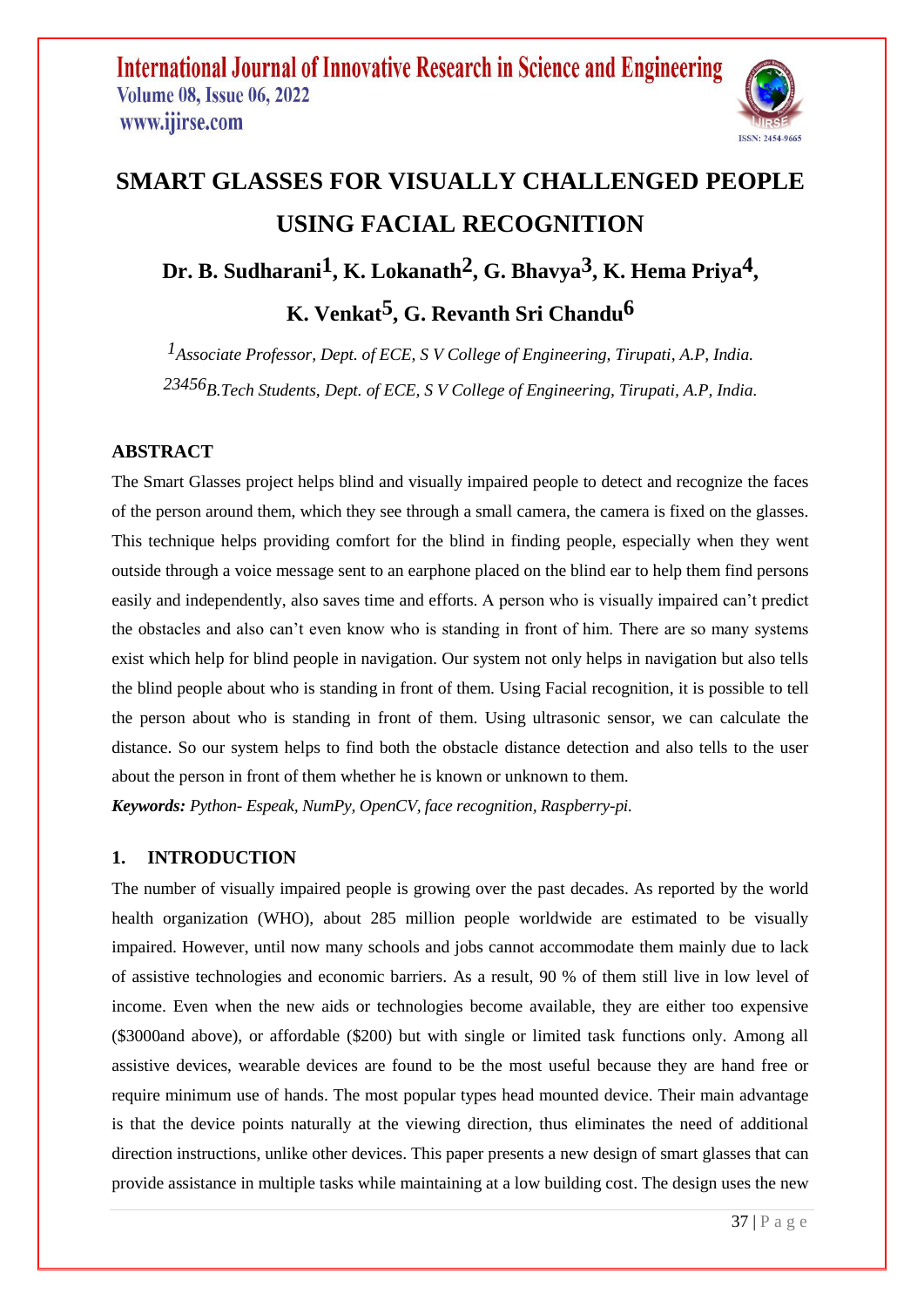

raspberry pi 2 single board computer, a camera, and an earpiece to convey information to the user.

In this paper the smart glasses is introduced which designed by using raspberry-pi, pi-camera, ultrasonic sensor and python libraries like OpenCV, NumPy. These glasses are compatible, efficient and cheaper compared to another designs.

### **2. LITERATURE SURVEY**

[1] **Paper Name: Smart Glasses for visually impaired individuals, Authors:** Dr.Stephen Hicks. To validate the utility of smart glasses for visually impaired individuals, research by Dr.Stephen Hicks at the University of Oxford set out to determine if the mobility of people with low vision and registered as blind could be improved. Dr.Hicks and colleagues created smart glasses with a camera and displays to present information about the distance of obstacles to the wearers. The glasses are also able to increase the brightness of obstacles. Indeed, Dr.Hicks' team concluded that low vision patients using their smart glasses had improved independent mobility. These findings were published in the Journal of Investigative Ophthalmology & Visual Science.

[2] **Paper Name: AR vision for people with severe peripheral vision loss (tunnel vision) Author:** A group developed at Harvard. In 2001, a group at Harvard developed a device that produced AR vision for people with severe peripheral vision loss (tunnel vision) . The device comprises a wide-angle camera and one display unit that projects a processed image (cartoon style) from the camera on the regular (healthy) vision area. The device was tested on healthy and vision impaired people and the results showed improvements of self-navigation and object finding. However, this solution created a double vision that could cause distraction and reduce the efficiency of a healthy vision.

[3] **Paper Name: Detecting traversable area and avoiding obstacles, Authors:** Yang et ai-Detecting traversable areas and avoiding obstacles for visually impaired people was proposed by Yang et al. The authors presented a sensor combination, multi-thread assistance framework integrating wearable smart glasses, Inertial Measurement Unit (IMU) sensor, and the Intel RealSense RS410 depth camera. Although the proposed work enhanced the path finding task for blind and visually impaired people, the system did not provide any information about the type of the detected objects or the motion model of the dynamic objects in the user's environment.

[4] **Paper Name: A lightweight device to help visually impaired people, Authors:** A group of researchers from Munich. A group of researchers from Munich developed a lightweight device to help visually impaired people during their everyday activities. This wearable device uses two depth cameras for data collection and a real-time depth processing algorithm extracts information from the video stream to produce acoustic outputs. The use of this low power, low latency sensor is useful to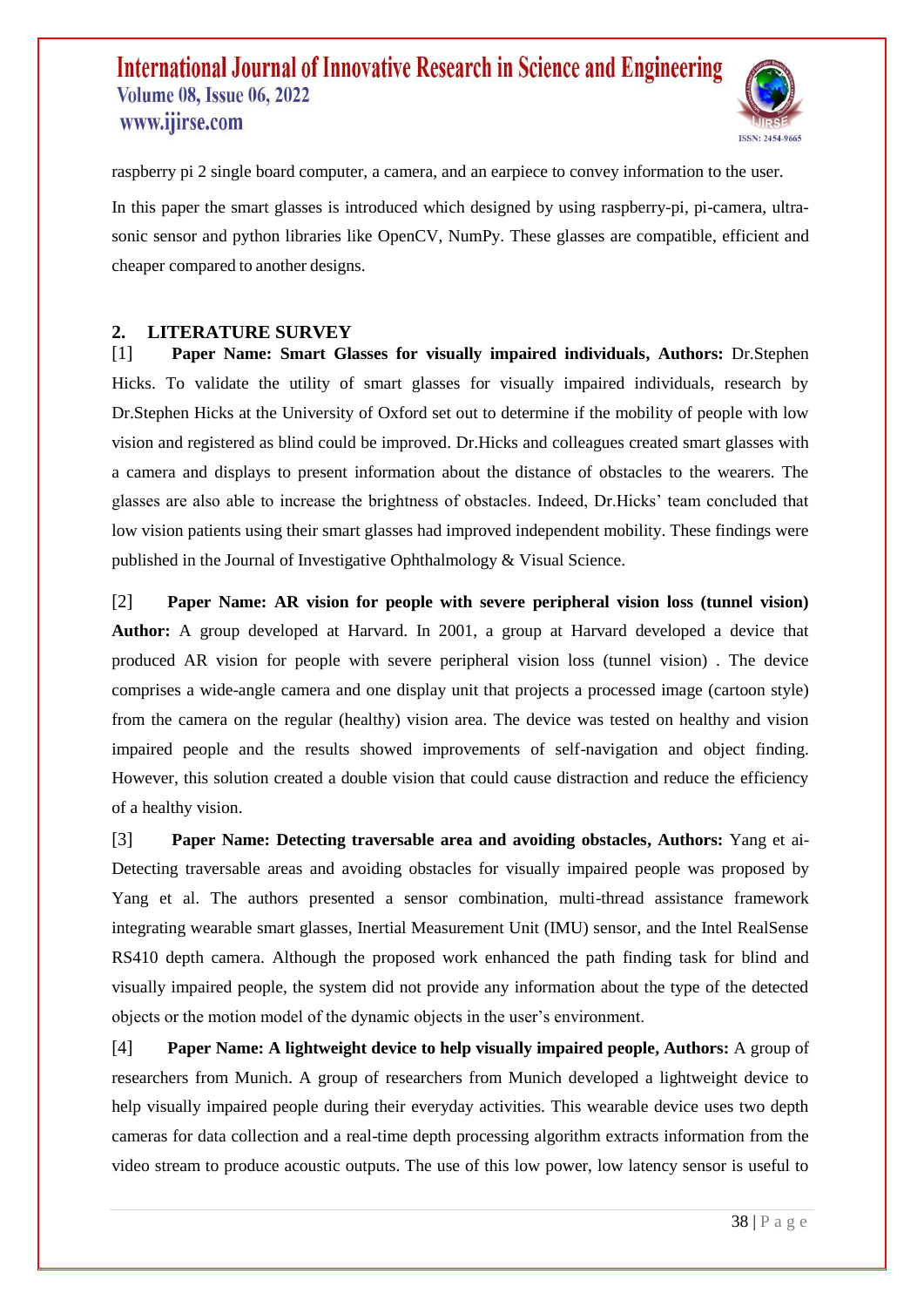

develop a user-friendly device that performs real-time processing. However, the clinical tests for this system revealed that real life scenarios are far more complicated and need more sophisticated systems and algorithms to deal with dynamic motion and multiple object detection.

[5] **Paper Name: Obstacle Detection for Visually Impaired, Authors:** Ayush Wattal. This paper proposes to develop an electronic device for obstacle detection in the path of visually impaired people. This device assists a user to walk without colliding with any obstacles in their path. It is a wearable device in the form of a waist belt that has ultrasonic sensors and raspberry pi installed on it. This device detects obstacles around the user up to 500 cm in three directions i.e., front, left and right using a network of ultrasonic sensors. These ultrasonic sensors are connected to raspberry pi that receives data signals from these sensors for further data processing. The algorithm running in raspberry pi computes the distance from the obstacle and converts it into text message, which is then converted into speech and conveyed to the user through earphones/speakers. This design is beneficial in terms of its portability, low-cost, low power consumption and the fact that neither the user nor the device requires initial training.

*[6]* **Paper Name: Smart Visibility Glasses for the Blind, Authors:** Amogh Rane, Siddhesh Pujari, Gandhar Khopkar, Azhar Khan, Jyoti Dange.People with visual impairment face various problems in their daily life as the modern assistive devices are often not meeting the consumer requirements in terms of price and level of assistance. This paper presents a new design of assistive smart glasses for visually impaired students. The objective is to assist in multiple daily tasks using the advantage of wearable design format. As a proof of concept, this paper only presents one example application, i.e., text recognition technology that can help reading from hard copy materials. The building cost is kept low by using a single board computer raspberry pi 2 as the heart of processing and the raspberry pi 2 camera for image capturing. Experiment results demonstrate that the prototype is working as intended.

### **3. EXISTING-METHOD**

### **Blind Walking Stick:**

Blind stick is an innovative stick designed for visually disabled people for improved navigation. The blind stick is integrated with ultrasonic sensor along with light and water sensing. this uses ultrasonic sensors to detect obstacles ahead using ultrasonic waves. On sensing obstacles, the sensor passes this data to the microcontroller. The microcontroller then processes this data and calculates if the obstacle is close enough. If the obstacle is not that close the circuit does nothing. If the obstacle is close the microcontroller sends a signal to sound a buzzer. It also detects and sounds a different buzzer if it where detects water and alerts the blind. The blind stick may be efficient in some cases, but it has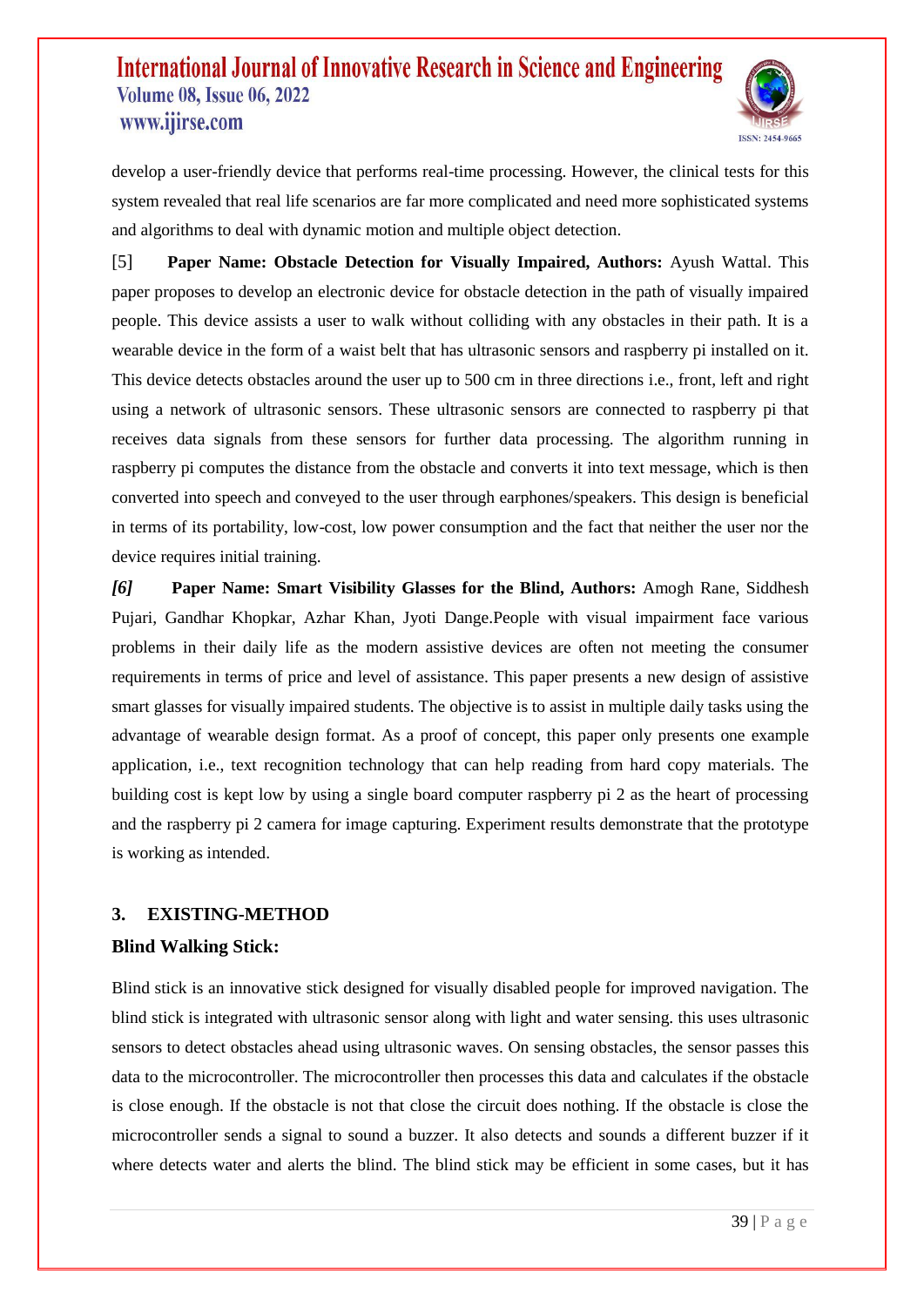

some drawbacks as well. It may be difficult to detect the hanging obstacles and may lead to collison.

#### **3.2. Smart Shoes:**

It is a shoe that navigates the route from source to destination. Since the system is implemented in shoes, battery is used for power supply. Bluetooth is used to get the location coordinate from mobile phone by using GPS setting from mobile. Need an android app for searching the route destination to source route. Here a novel technique is proposed to assist blind person to track route in efficient way. The shoes sync up with a Smartphone app that uses maps and vibrate to tell users when and where to turn to reach their destinations. When any blind person needs to go to a destination, the target is set in maps using mobile and the Smart shoe gives the directions to the destination with the vibrations.

### **4. PROPOSED METHOD**

#### **4.1. Smart Glasses for Visually Challenged:**

Our main motive of this project is to help the visually impaired people, not accurately but to make their life a little bit easier and become self- dependent. In this project, the glasses we will be using would be able to take pictures via camera. "Glasses can recognize images and determine each object in the images". It can determine the distance between the blind person and each object. Conversion of captured image information into the voice will be provided to the user through headphones that help the blind people to know who is in front of him/her. It will also give notification to the user if the object is very close or far away from him/her.

#### **Block diagram:**



In this project we are using ultrasonic sensor for the people detection. When it detects the person then the image will be taken and is searched in the predefined data base. If the image matches, then the person's name will be given as voice through earphone otherwise it will say unknown person.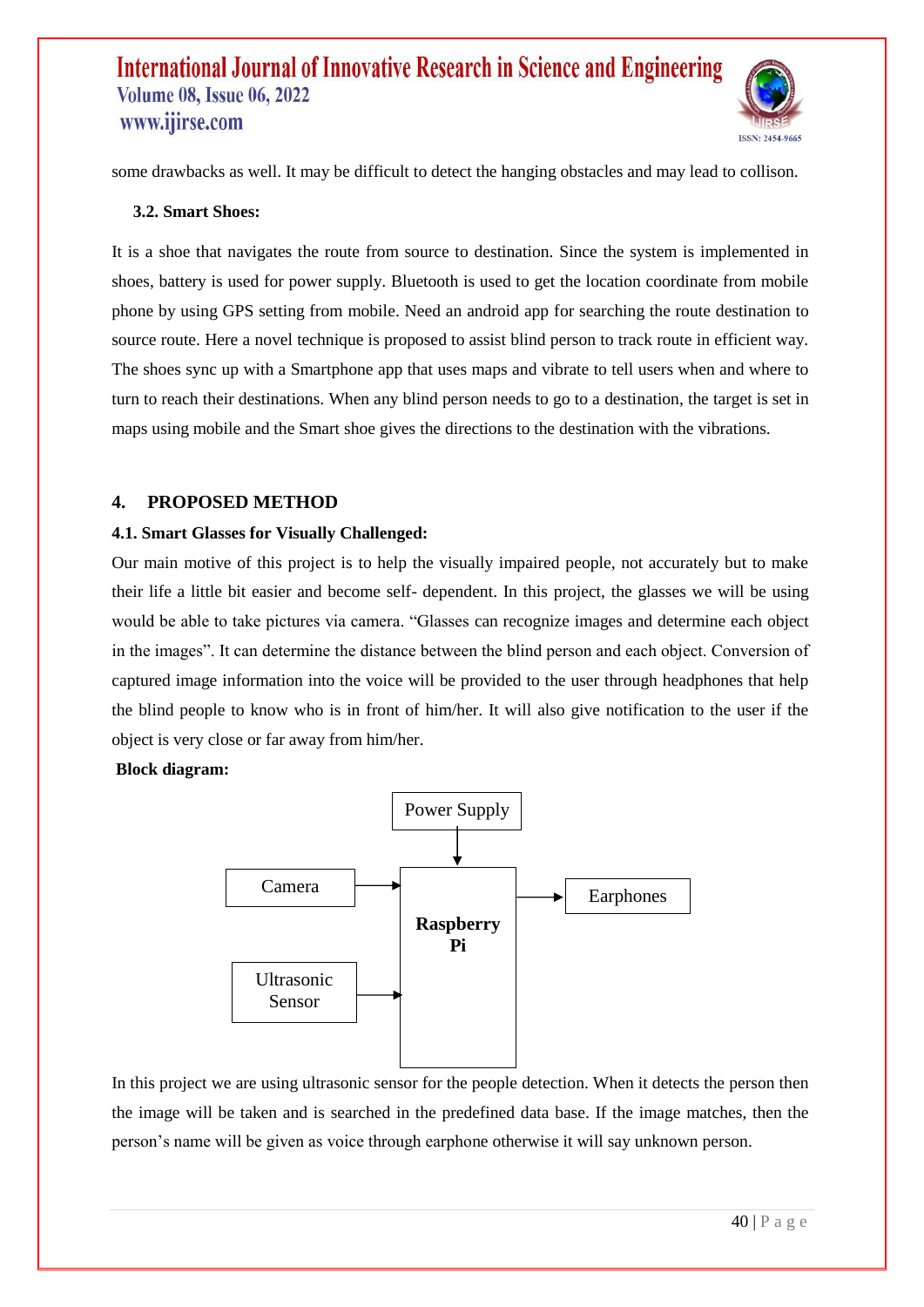

### **4.1.3. Working flow:**

The control flow of the project can be observed in the below flow diagram



### **5.METHODS OR TECHNIQUES USED IN OUR PROJECT**

The Smart Glasses works on the bases of Camera and Sonic wave mechanism. When the person or an object comes Infront of the glasses the user is notified by Espeak module on the distance he is from the object/person. The camera module shall recognize the person face using Face dataset folder and shall display a name or shall display as unknown. The Smart Glasses is powered by 5 Volt battery and runs on python3.

#### **5.1 Face Recognition System Requirements OpenCV:**

OpenCV (Open-Source Computer Vision Library) is an open-source computer vision and machine learning software library. OpenCV was built to provide a common infrastructure for computer vision applications and to accelerate the use of machine perception in the commercial products. Being a BSD-licensed product, OpenCV makes it easy for businesses to utilize and modify the code. The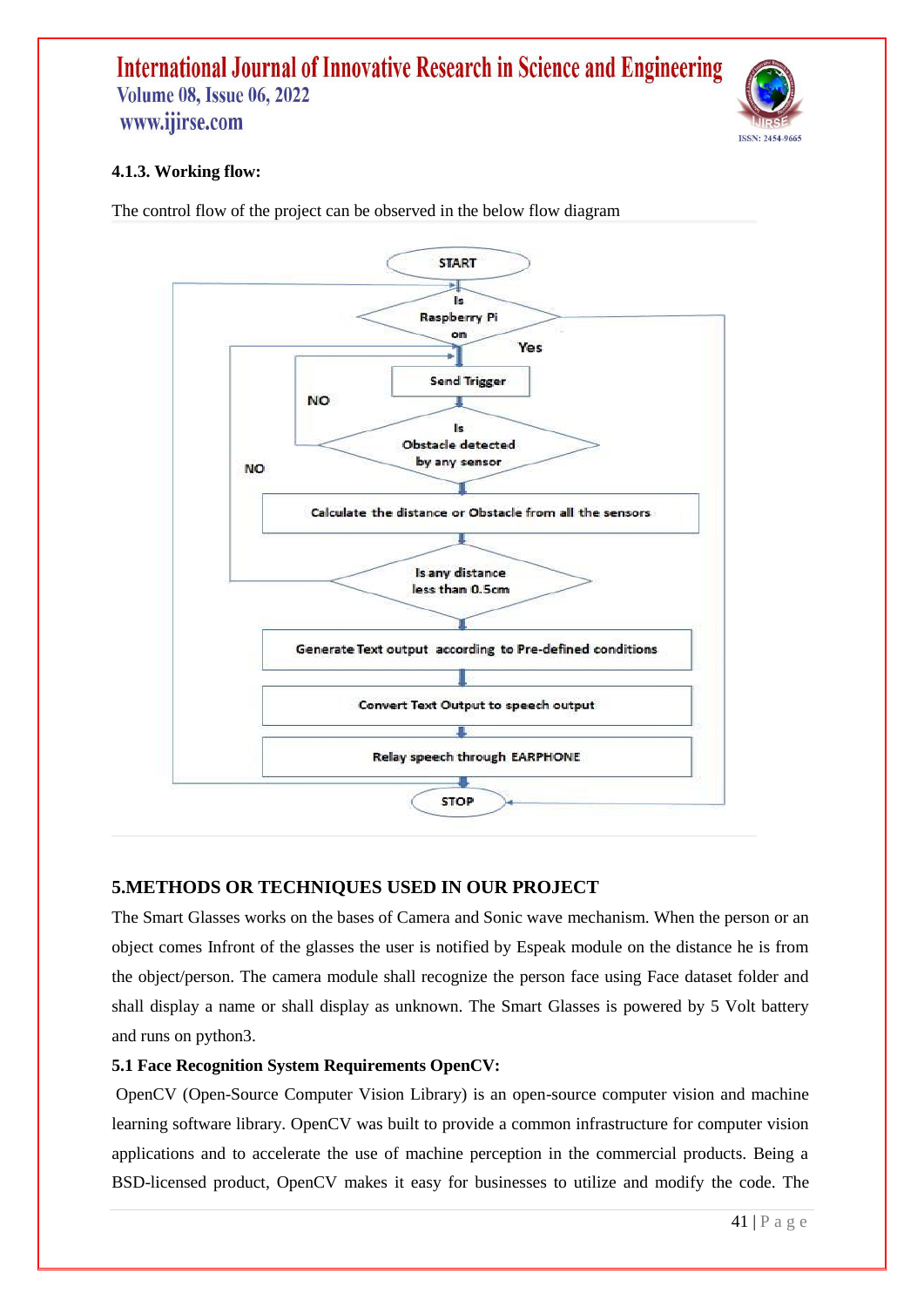

library has more than 2500 optimized algorithms, which includes a comprehensive set of both classic and state-of-the-art computer vision and machine learning algorithms. These algorithms can be used to detect and recognize faces, identify objects, classify human actions in videos, track camera movements, track moving objects, extract 3D models of objects, produce 3D point clouds from stereo cameras, stitch images together to produce a high resolution image of an entire scene, find similar images from an image database, remove red eyes from images taken using flash, follow eye movements, recognize scenery and establish markers to overlay it with augmented reality, etc.

#### **5.2 Espeak:**

Espeak is a python library which is used to give the output through audio from the text or a stdin. Espeak is a compact open-source software speech synthesizer for English and other languages Linux and Windows. It sounds very robotic.

#### **5.3 NumPy:**

NumPy is a Python library used for working with arrays. It also has functions for working in domain of linear algebra, Fourier transform, and matrices. NumPy was created in 2005 by Travis Oliphant. It is an open-source project and you can use it freely. NumPy stands for Numerical Python.

### **6. SIMULATION RESULT**

The simulation of the device is shown below.

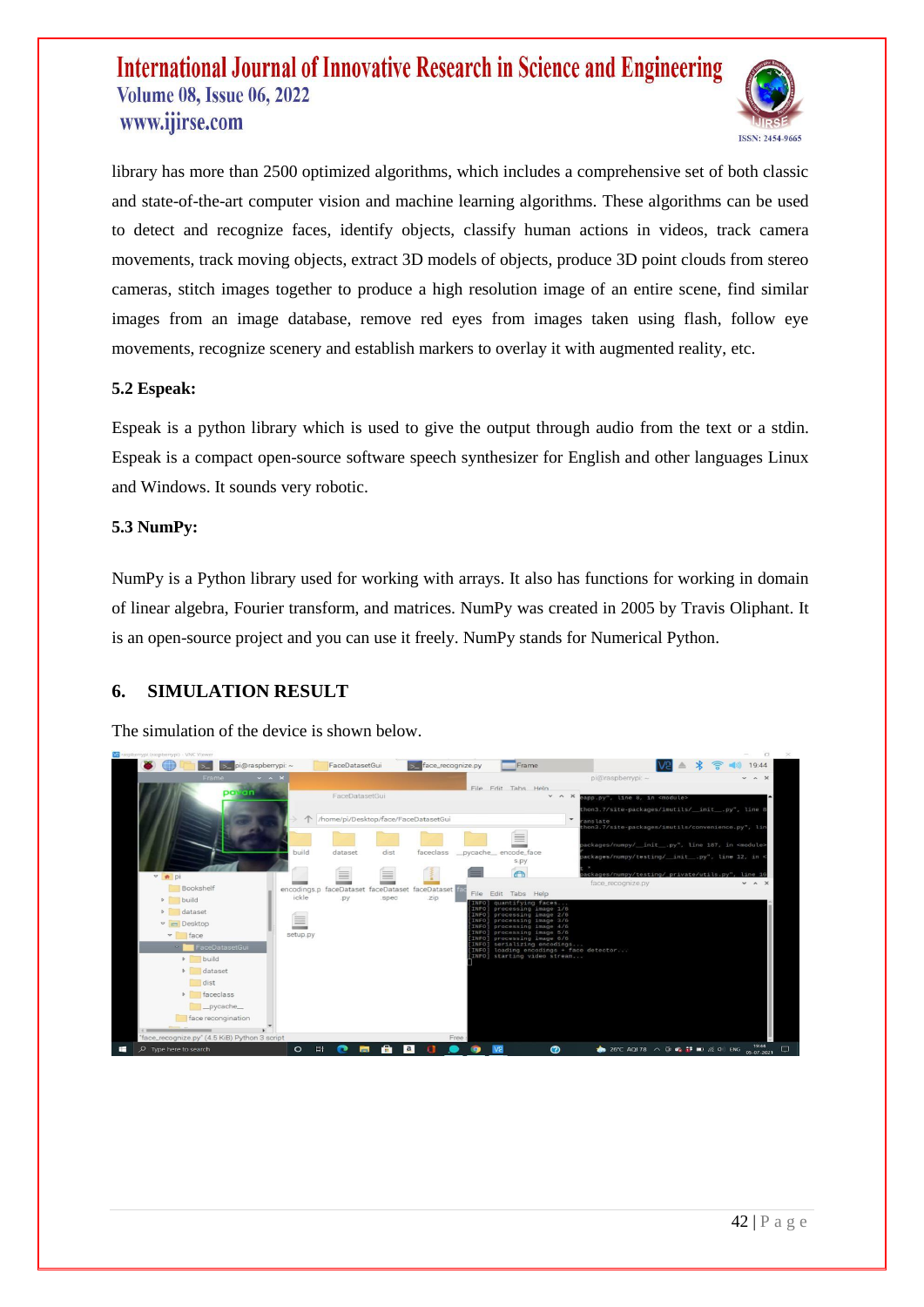

The screenshot of live demo of the camera module is shown. When a person comes Infront of the smart glasses, the camera module i.e., Pi camera captures the image of the person and will run a analysis with the Face Dataset folder and if any matches is shown then the name of the person is given as voice command through earphones connected using the Facial recognition. If no matches found it shall give as unknown. Whenever an obstacle is detected, the device gives the command 'Forward obstacle' with the distance between the user and obstacle.

### **7. CONCLUSION**

Design and simulation of Smart Glasses for visually challenged people has been done by using Raspberry-pi, camera, and ultrasonic sensor. Smart Glasses for Visually Disabled People is currently an existing Technology outside of India. As computer vision algorithms, sensor technologies and hardware have been used together, the idea of developing wearable or portable assistive technologies for visually impaired people evolved. The device has been developed by us at a low cost of manufacturing, comes with audio output, and is convenient to use for day-to-day activities. The primitive version of these systems used basic image processing and computer vision techniques, while the recent versions are smart enough to draw a safe path for user navigation.

The system proposed in this paper is consumer cost friendly and can be worn easily as a glass. Using face recognition, ultrasonic sensor and pi-camera, we have proposed an advanced system providing the distance calculation, voice outputs and face recognition. Since the option of loading and training the face recognition module we can store and process N number of familiar faces. And would bring in hassle free and without anyone else assistance for a person to lead a life.

#### **8. FUTURE SCOPE**

The system capability however can be easily extended to multiple tasks by adding more models to the core program, but restricted by the size of the raspberry pi SD card. Each model represents a specific task or mode. The user can have the desired task run independently from the other tasks. The system design, working mechanism and principles were discussed along with some experiment results. This new concept is expected to improve the visually impaired students 'lives despite their economic situations. Immediate future work includes assessing the user-friendliness and optimizing the power management of the computing unit.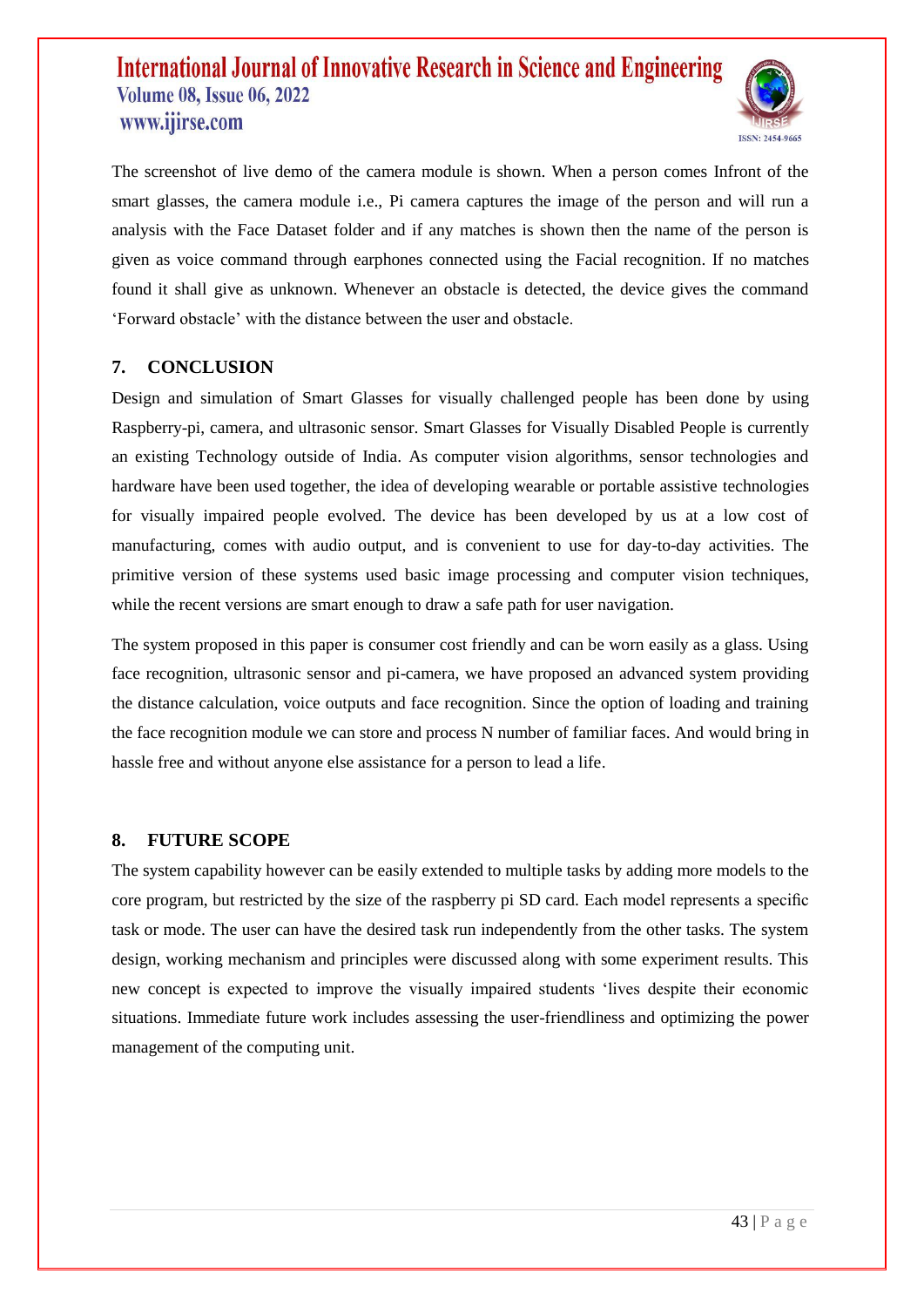

### **9. REFERENCES**

[1] Dakopoulos D., Bourbakis N. Wearable obstacle avoidance electronic travel aids for blind: A survey. IEEE Trans. Syst. Man Cybern. Part C (Appl. Rev.) 2010; 40:25–35. Doi: 10.1109/TSMCC.2009.2021255. [CrossRef] [Google Scholar]

[2] Vargas-Martín F., Peli E. SID Symposium Digest of Technical Papers. Volume 32. Wiley Online Library; Princeton, NJ, USA: 2001. Augmented View for Tunnel Vision: Device Testing by Patients in Real Environments; pp. 602–605. [Google Scholar].

[3] Balakrishnan G., Sainarayanan G., Nagarajan R., Yaacob S. Wearable real-time stereo vision for the visually impaired. Eng. Lett. 2007; 14:1–9. [Google Scholar] .

[4] Elango P., Murugesan K. CNN based Augmented Reality Using Numerical Approximation Techniques. Int. J. Signal Image Process. 2010; 1:205–210. [Google Scholar]

[5] Fiannaca A., Apostolopoulos I., Folmer E. Headlock: A wearable navigation aid that helps blind cane users traverse large open spaces; Proceedings of the 16th international ACM SIGACCESS Conference on Computers & Accessibility; Rochester, NY, USA. 20–22 October 2014; pp. 19–26. [Google Scholar]

[6] Cloix S., Weiss V., Bologna G., Pun T., Hasler D. Obstacle and planar object detection using sparse 3D information for a smart walker; Proceedings of the International Conference on Computer Vision Theory and Applications; Lisbon, Portugal. 5–8 January 2014; pp. 292–298. [Google Scholar]

[7] Roodhooft J. Leading causes of blindness worldwide. Bull. Soc. Belge Ophtalmol. 2002; 283:19–25. [PubMed] [Google Scholar]

[8] Brostow G.J., Fauqueur J., Cipolla R. Semantic Object Classes in Video: A High-Definition Ground Truth Database. Pattern Recogn. Lett. 2008; 30:88–97. doi: 10.1016/j.patrec.2008.04.005. [CrossRef] [Google Scholar]

[9] Benabidvww A., AlZuhair M. User involvement in the development of indoor navigation system for the visually impaired: A needsfinding study; Proceedings of the 3rd International Conference on User Science and Engineering; Shah Alam, Malaysia. 2–5 September 2014; pp. 97– 102. [Google Scholar]

[10] Paredes H., Fernandes H., Martins P., Barroso J. Gathering the Users' Needs in the Development of Assistive Technology: A Blind Navigation System Use Case. In: Stephanidis C.,